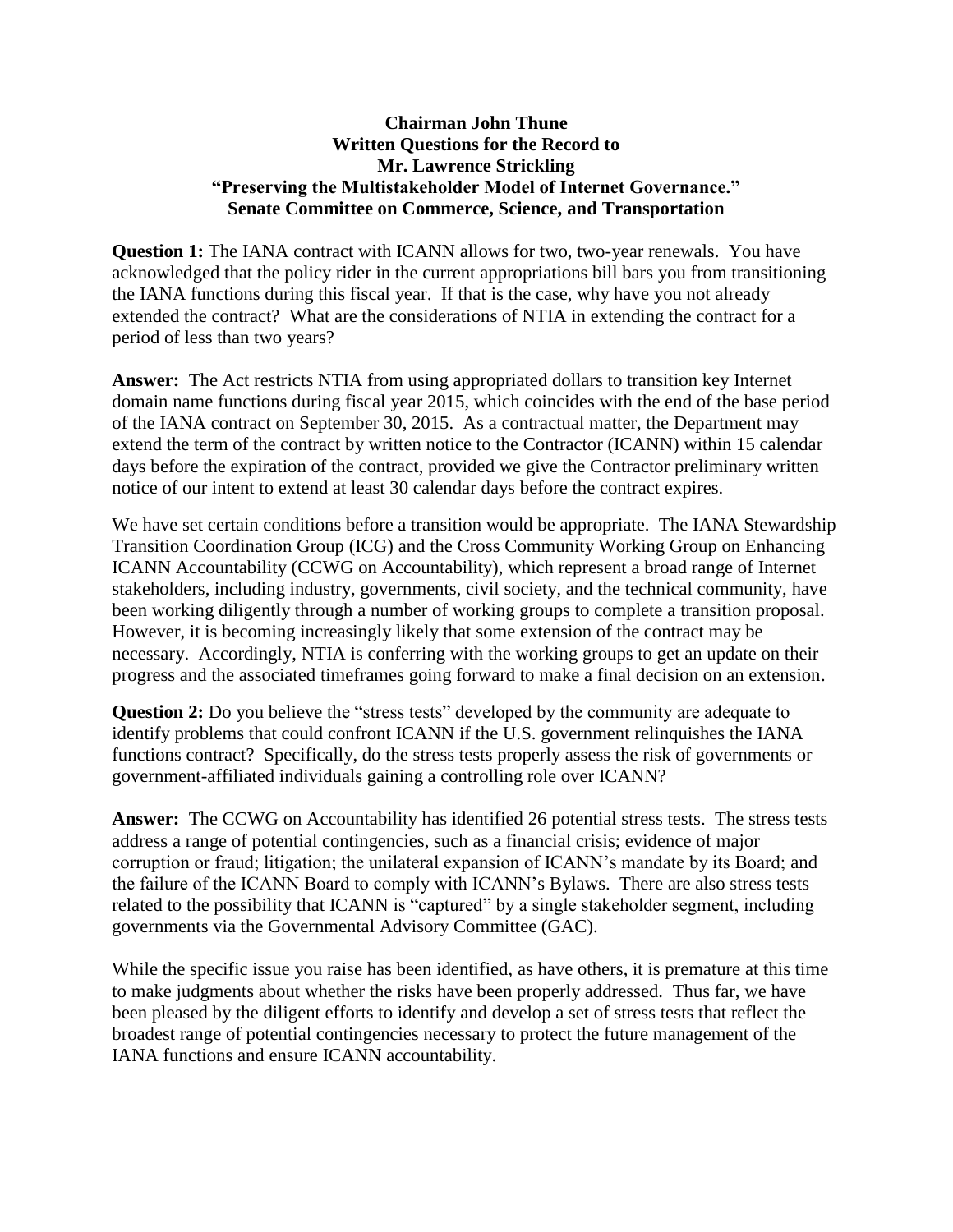**Question 3:** I understand there has been some consternation from U.S. stakeholders about Secretary Pritzker's participation in the NetMundial initiative. Please explain why it is in our national interest for Secretary Pritzker to use her valuable time on this endeavor and what her participation will be going forward.

**Answer:** We take seriously the concerns raised by all stakeholders, including those voiced by the business community regarding the NetMundial Initiative (NMI) initiative. Secretary Pritzker agreed to serve on the NETmundial Initiative (NMI) Coordination Council to explore whether there is a gap in the Internet governance landscape that could be filled by this multistakeholder Initiative, as opposed to having governments take more of a role to solve Internet issues by themselves. That said, the Department has expressed to the other NMI Coordination Council members that the continued lack of industry support and participation needs to be remedied in order to justify proceeding with NMI. The Department plans to review the comments filed by stakeholders in response to a draft "terms of reference" for NMI before determining its future engagement in NMI. *See,* [http://comments.netmundial.org/.](http://comments.netmundial.org/)

**Question 4:** Proponents of the IANA transition often argue that one of its benefits is it demonstrates U.S. commitment to the multistakeholder model. These proponents believe that by moving forward with the transition the United States deflates attempts to expand the jurisdiction of the International Telecommunications Union or other intergovernmental bodies to include Internet governance. Please share with the Committee any examples of countries or stakeholders having renewed faith in U.S. support for the multistakeholder model due to the IANA transition.

**Answer:** In 2012, at the ITU World Conference on International Telecommunications (WCIT), despite opposition from the U.S. and a number of likeminded countries, a majority of ITU Member States (i.e., governments) in attendance voted in favor of a stronger role for governments in Internet governance. Since then, there has been significant progress in the support shown by other countries for multistakeholder Internet governance. Specifically, in April 2014, Brazil hosted the successful NetMundial conference at which nearly all countries in attendance supported a statement reaffirming that Internet governance should be built on democratic multistakeholder processes. In the fall of 2014, the Member States assembled at the ITU Plenipotentiary Conference in Busan, South Korea, rejected efforts to expand the ITU's role in DNS issues handled by ICANN and agreed to take steps towards including all stakeholders in previously closed discussions related to Internet issues.

A broad group of stakeholders has also directly expressed its support for NTIA's March 14, 2014, announcement of its intent to complete the privatization of the domain name system. These include Internet technical community leaders, U.S. companies such as AT&T, Verizon, Microsoft, Google, Cisco, and Comcast, and associations like the Chamber of Commerce, USTelecom, the Internet Association, the Computer and Communications Industry Association, and the Software and Information Industry Association. Human rights and Internet freedom organizations, including Freedom House, Human Rights Watch, the Center for Democracy and Technology, and Public Knowledge, also released statements of support.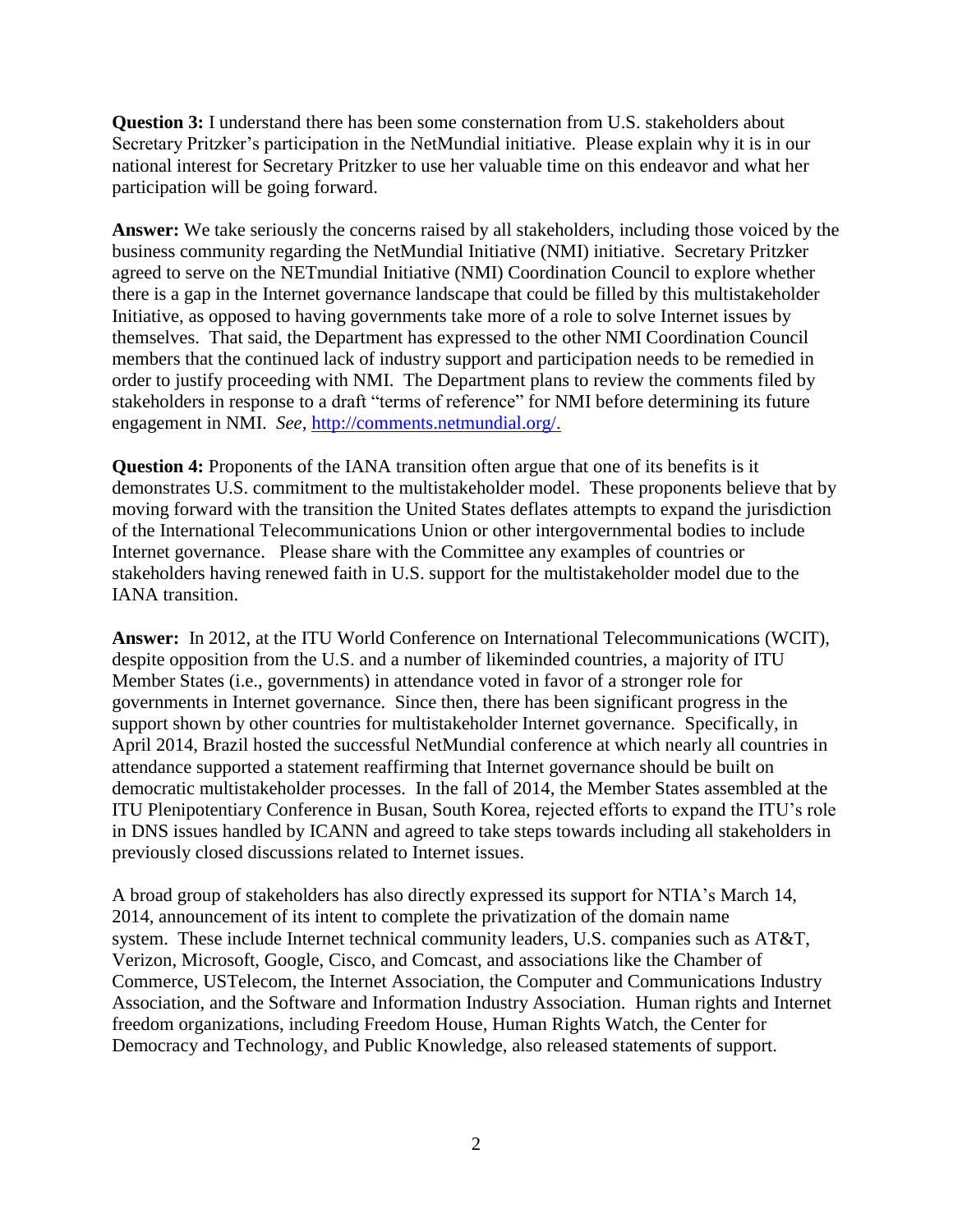A number of countries have also taken the opportunity to express their support of the IANA transition and multistakeholder model, either directly or indirectly through their participation in the ongoing transition process. Many governments – including the UK, Germany, Mexico, Netherlands, Republic of Korea, Brazil, Norway, Australia, Denmark, Switzerland, Egypt, and Qatar—voiced their support for the announcement and/or the multistakeholder model at the March 2014 ICANN Governmental Advisory Committee (GAC) meeting in Singapore and the June 2014 ICANN High Level Governmental Meeting in London. Following the inaugural meeting of the U.S.-E.U. Cyber Dialogue in December 2014, the government participants jointly agreed "that no single entity, company, organization or government should seek to control the Internet and expressed their full support for multi-stakeholder governance structures of the Internet that are inclusive, transparent, accountable, and technically sound." They further welcomed the multistakeholder community's engagement and efforts regarding the IANA transition, recognizing the positive progress of the initiative.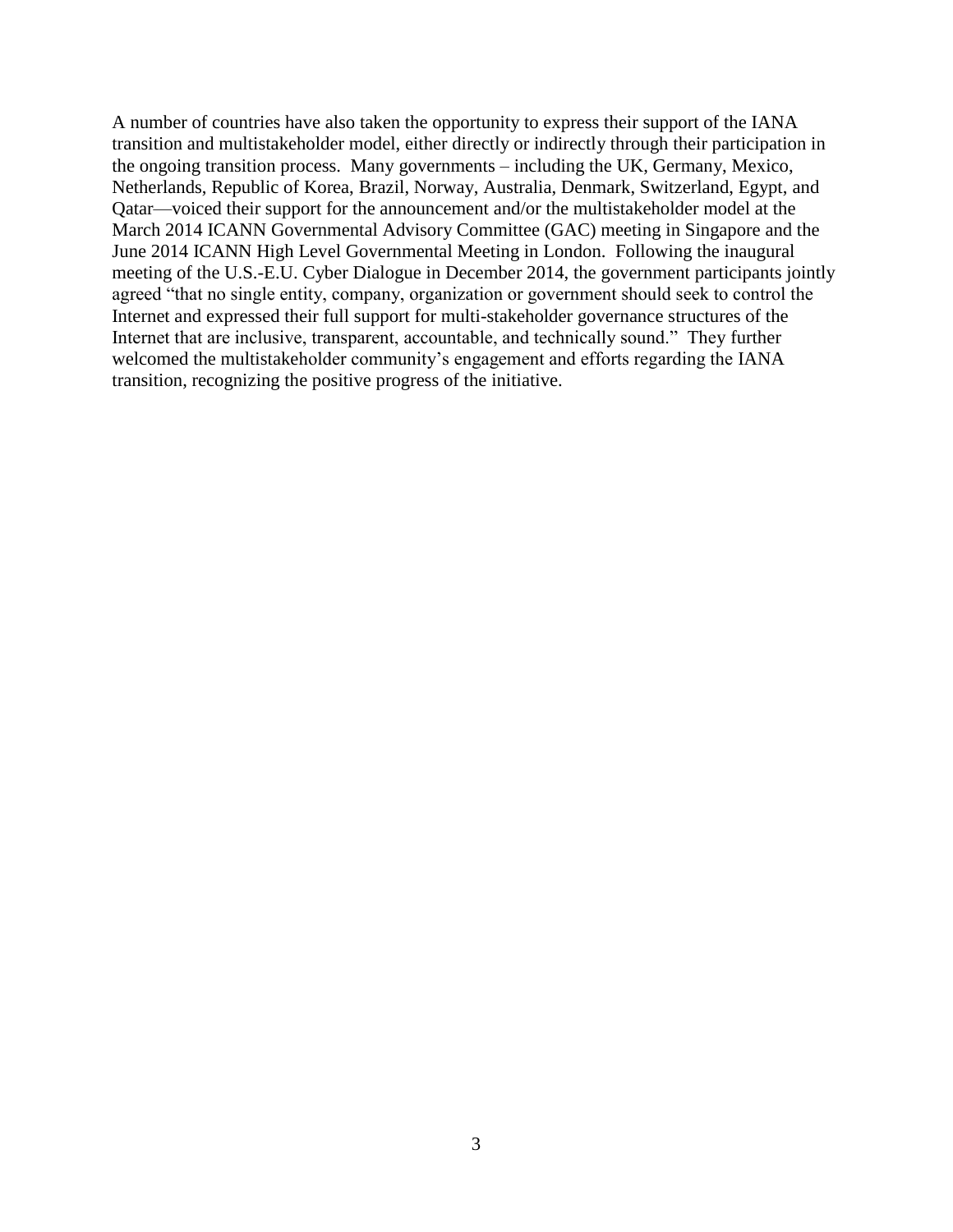## **Senator Roy Blunt Written Questions for the Record to Mr. Lawrence Strickling "Preserving the Multistakeholder Model of Internet Governance." Senate Committee on Commerce, Science, and Transportation**

**Question 1:** Mr. Strickling, on March 14, 2014, NTIA announced its intent to end the U.S. government's stewardship role over Internet governance, and privatize IANA functions. Although you have not set a deadline, and have mentioned that NTIA can extend the contract, you did say that September 30, 2015, is "a date for the community to use." Thus, ICANN and the stakeholder community have less than two years to design a proposal for the privatization of IANA functions, and transparency and accountability reforms at ICANN.

What is NTIA's plan to extend the contract if, in fact, ICANN fails to produce a transition proposal in conjunction with accountability reforms?

**Answer:** NTIA has not set a deadline for the transition. September 2015 has been a target date because that is when the base period of our contract with ICANN expires. However, we have the flexibility to extend the contract if necessary. The current IANA functions contract contains provisions to extend the contract, including the possibility of exercising two two-year option periods. In order to exercise one of these options to extend the contract, the Department must provide written notice to the Contractor (ICANN) within 15 calendar days before the expiration of the contract, provided that the Government gives the Contractor a preliminary written notice of its intent to exercise an option to extend at least 30 calendar days before the contract expires.

We are committed to providing the time needed to develop the best plan possible to ensure the security and stability of the Internet. The IANA Stewardship Transition Coordination Group (ICG) and the Cross Community Working Group on Enhancing ICANN Accountability (CCWG on Accountability), which represent a broad range of Internet stakeholders, including industry, governments, civil society, and the technical community, have been working diligently through a number of working groups to complete a transition proposal. However, it is becoming increasingly likely that some extension of the contract may be necessary. Accordingly, NTIA is conferring with the working groups to get an update on their progress and the associated timeframes going forward to make a final decision on an extension.

**Question 2:** You have stated on numerous occasions that September 30<sup>th</sup> is not a hard deadline. and that NTIA will renew the IANA contract if ICANN fails to produce an acceptable transition proposal in conjunction with transparency and accountability reforms at ICANN. As I understand it, the transparency and accountability reforms are to be "stress tested" by ICANN and the stakeholder community.

Will NTIA evaluate these "stress tests" and factor them into its decision on the overall transition proposal?

Follow Up: If so, what criteria will NTIA use to evaluate these "stress tests?"